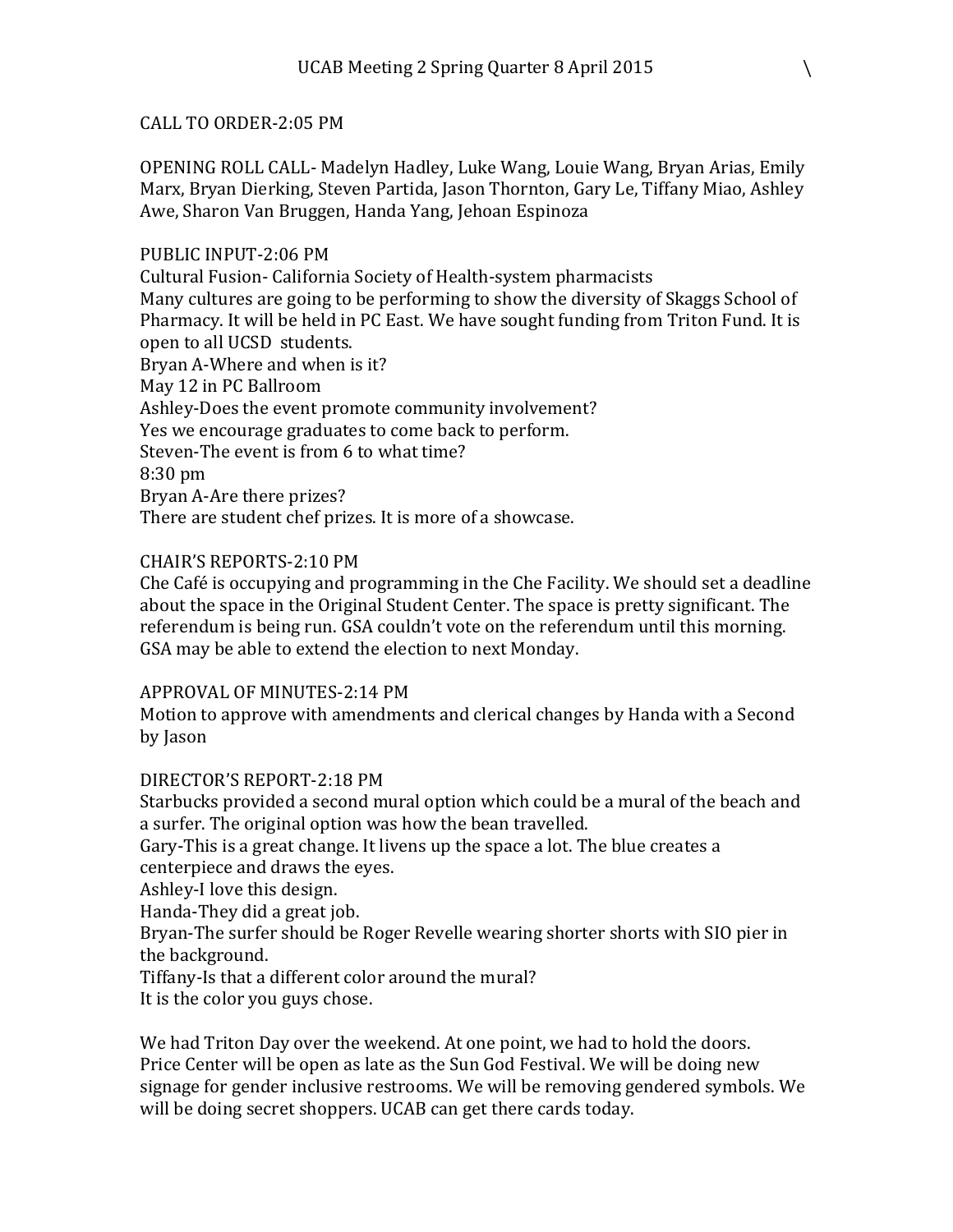Claire-Can you give us a list of where the signage will be? We will update it on our website.

NEW BUSINESS-2:28 PM

Skaggs Culture Fusion

They have met 6 out of the 10 criterion. So they can get \$1.50 per student. Gary motion to approve \$135 with a second by Louie

## OPEN FORUM AND ANNOUNCEMENT-2:32 PM

Bryan A-We had GSA Elections last night.

Bryan D-We should discuss the space allocated potentially for the Che. We should not be held to the standards of the sheriff department. I move to enter into a moderated caucus for 12 minutes. Second by Bryan A.

MODERATED CAUCUS TO DISCUSS THE SPACE IN THE ORIGINAL STUDENT CENTER-2:35 PM

Gary-We should have a deadline

Ashley-The deadline should be dependent on the Sheriff's department.

Claire-The space has been offered since last year.

Bryan A-It is disrespectful to other orgs to leave the space vacant. We should set the deadline before we term out.

Jehoan-We should hold the space until they are officially evicted. This space is a place where only certain people feel safe.

Sharon-When they met yesterday, the VCSA offered the Che access to the patio without access to the physical space.

Bryan D-The amount of time we have left the space vacant is significant. The reasoning behind allowing the Che to use the patio was to allow the Che to have a small tie to the Che Facility.

Gary-There are a vast amount of other groups who lay claim to the space in the original student center. We have left the space vacant for a year. We need a harder deadline.

Bryan-A good deadline would be 10 business days after the sheriff presents the eviction notice.

Jehoan-Given that we do not know what happened between the VCSA and the Che, we should wait to make the decisions.

Ashley-We should give them some time to fully decide after the eviction notice is served.

Bryan D-Allowing additional time, shows we are in support of the Che Café. Move to set the hard deadline for the Che Collective to accept the available space in the OSC to 10 business days after the deadline for enforcing the eviction declared by the Sheriff by notice of communication to the UCAB Chair by email on behalf of the entire Che Collective

Louie-Second

Move to extend time by 5 minutes

Gary-Even if we set the deadline, that doesn't mean we have to allocate the space. We should be informed when making a decision.